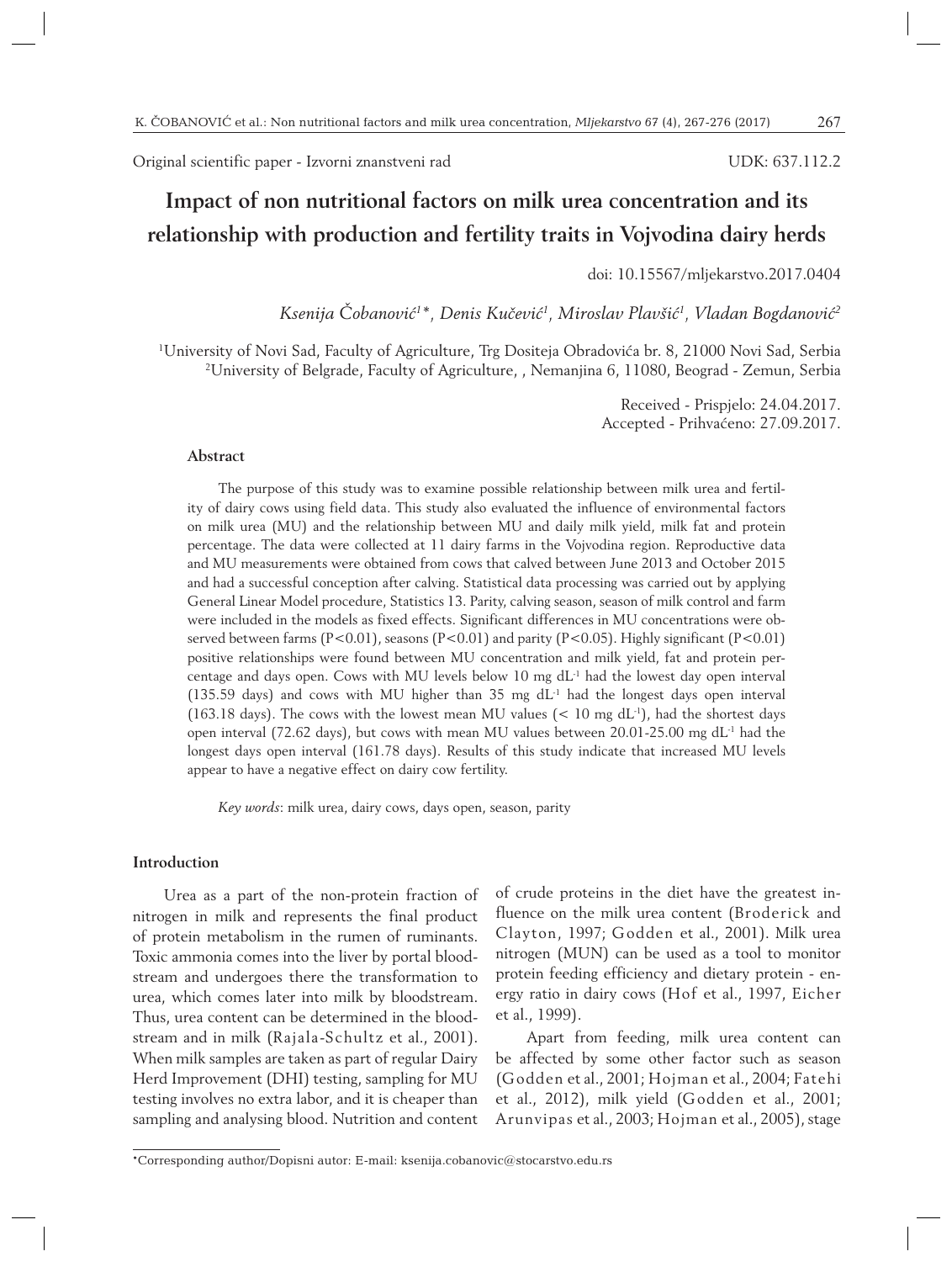of lactation (Moore and Varga, 1996; Godden et al., 2001; Rajala-Schultz and Saville, 2003; Fatehi et al., 2012), parity (Godden et al., 2001; Arunvipas et al., 2003; Wood et al., 2003; Hojman et al., 2004;), breed (Rodriguez et al., 1997; Wattiaux et al., 2005), body weight (Jonker et al., 2002; Hojman et al., 2005), etc.

Fertility is the major contributor to profitability of the dairy herd and is a trait with a very low heritability value (Melendez et al., 2000). Selection for greater milk yield in dairy cattle has led to a decline in fertility due to antagonistic genetic correlations between production and reproduction traits (Pryce et al., 2004). In recent decades, a decline in dairy herd reproductive efficiency has been reported from different parts of the world (Lopez-Gatius, 2003; Rajala-Schultz and Frazer, 2003; de Vries and Risco, 2005; Löf et al., 2007; Ferguson and Skidmore, 2013).

A great number of factors influence the fertility of cows. Nutritional management plays one of the most important roles in achieving reproductive goals (Ferguson and Chalupa, 1989). High dietary protein intake stimulates milk production but has also been associated with decreased fertility (Elrod and Butler, 1993; Westwood et al., 1998; Butler, 2005). Cows fed with excess dietary protein showed increased blood urea, altered uterine fluid composition, decreased uterine pH and reduced conception rates (Ferguson and Chalupa, 1989).

Some studies reported a negative effect of high MUN on fertility in dairy cattle (Gustafsson and Carlson, 1993; Elrod and Butler, 1993; Butler et al., 1996; Larson et al., 1997; Wittwer et al., 1999; Rajala-Schultz et al., 2001). Butler (2005) reported that MU levels  $> 19$  mg dL<sup>-1</sup> had been associated with reduced reproductive performance. However, other studies (Howard et al., 1987; Garcia-Bojalil et al., 1998; Melendez et al., 2000; Godden et al, 2001; Kenny et al., 2002) have not found any negative effects of MUN on fertility.

Disagreement among the above studies might partially come from differences in study design. Most of those studies were experimental under highly controlled management, and used relatively small sample sizes. Therefore, it can not be representative of commercial dairy herds under a variety of feeding.

The objectives of this study were to identify and evaluate environmental factors that influence MU in Vojvodina dairy herds and to determine relationship of MUN with 3 milk production traits, milk yield (MY), milk fat (%) and protein (%), as well as to investigate relationship between MU and days open (DO - from calving to last insemination).

#### **Materials and methods**

The study included 4057 Holstein cows originating from 11 Vojvodina dairy farms. Lactation of tested cows started during the study period (between June 2013 and October 2015), whereby the information on their parity, calving dates and insemination date were delivered too. Feeding by total mixed ration were applied at all investigated farms based on maize and lucerne silage, lucerne hay, concentrates feed (home-grown grains) and mineral supplements. Chemical composition of the applied diets was formulated according to the NRS standard and adjusted to cow's lactation groups (assigned to milk yield). The conception date was recorded as the last insemination before pregnancy was confirmed. Sampling of each cow's milk started after calving. All samples in this study were taken once a day, during the normal milking time. Milk recording control was performed by AT4 method (ICAR, 2014). Milk samples were collected from June 2013 to December 2015 in the bottles (40 mL) with preservatives (potassium dichromate), cooled at 4 °C and transported to the Laboratory for milk quality control in Novi Sad. The laboratory is accredited in accordance with the international standard, ISO 17025 and ICAR guidelines (2014).

Milk urea and chemical composition were determined by the infrared test method (ISO 9622:2013) by Milcoscan FT. Extreme values of particular parameters were not analysed in the following cases: MU concentration < 7 and > 90 mg dL-<sup>1</sup>; milk fat content <2  $\%$  and >6  $\%$  and protein <2  $\%$ and >5 %. To convert MU to MUN, the following conversion formula can be used: MUN (mg  $dL^{-1}$ ) = MU (mg dL-1) x 0.4667 (Oudah, 2009). The complete dataset consisted of 45,316 individual cow records from Dairy Herd Improvement monthly test, that included date of test (season), daily milk yield,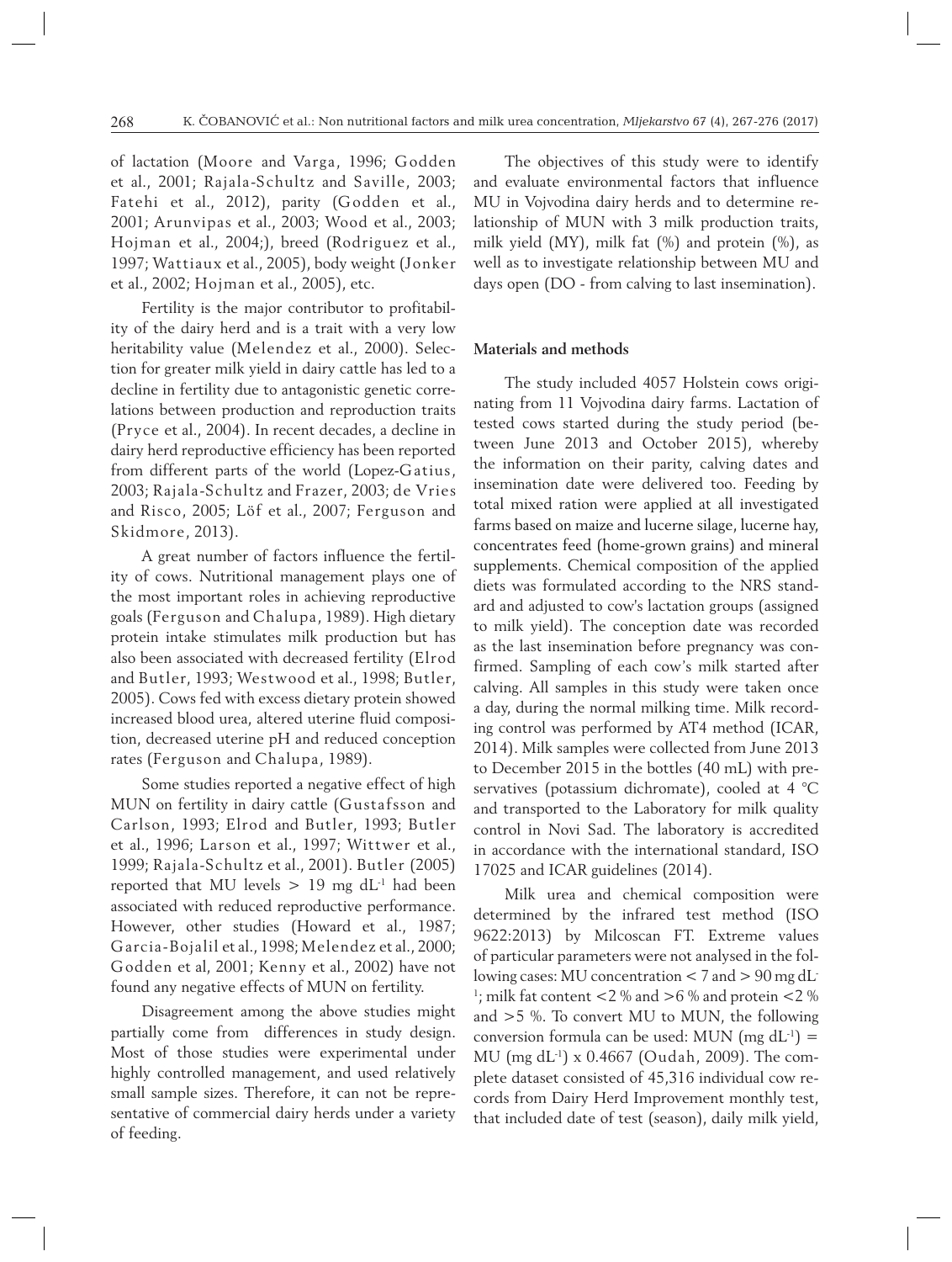milk fat content, milk protein content, MU and days in milk. Also the day of calving and the day of last insemination were collected, days open were calculated. Dairy cows in Vojvodina dairy farms are regularly inseminated by AI technicians. Pregnancy diagnosis is performed by herd veterinarians approximately 45 d after insemination by per rectum palpation.

According to the season of calving and sampling, milk samples were divided into four groups:

- 1 winter (December-February),
- 2 spring (March May),
- 3 summer (June August) and
- 4 autumn (September November).

For the analysis parity cows were grouped in three categories (first, second and third+).

#### *Statistical analysis*

The average values and variability of examined traits as well as the effect of factors on mentioned traits were studied by means of the PROC UNI-VARIATE and PROC GLM procedures within the Statistica software package (ver. 13 StatSoft Company, 2016). Post-hoc analysis (Duncan test) was used to determine the statistically significant differences between the mean values of different classes of AFC and as the main fixed factors in the study, with a significance level P<0.05 and P<0.01. Three models were designed.

*Model 1a* examined influence of farm, parity and season of sampling on MU concentrations and production variables (daily milk yield - DMY, milk fat - MF and protein - P).

The data were subjected to the analysis of variance using the following model:

- $Y_{ijk} = \mu + F_i + P_j + S_{k+}e_{ijk}$  $Y_{ijk}$  = MU, MF, P and DMY (dependent variable)
- $\mu$  = mean value of dependent variable
- $F_i = \text{farm}, i = 1 (\text{Farm 1}), 2 (\text{Farm 2}), ...$  and 11 (Farm 11)
- $P_i =$  parity,  $j = 1$ <sup>st</sup>,  $2^{nd}$  and  $3^{rd}+$ ,
- $S_k$  = season of sampling, k = 1, 2, 3 and 4,
- $e_{ijk}$  = other random effects

*Model 1b* examined influence of farm, parity and season of calving on days open (DO).

The data were subjected to the analysis of variance using the following model:

$$
Y_{ijk} = \mu + F_i + P_j + S_{k+}e_{ijk}
$$

 $Y_{ijk} = DO$  (dependent variable)  $\mu$  = mean value of dependent variable  $F = \text{farm}, i = 1 (\text{Farm 1}), 2 (\text{Farm 2}), \dots$  and 11 (Farm 11)

 $P_i =$  parity,  $j = 1$ <sup>st</sup>,  $2^{nd}$  and  $3^{rd}+$ ,

 $S_k$  = season of calving, k = 1, 2, 3 and 4,

 $e_{ijk}$  = other random effects

*Model 2* analysed the production variables (daily milk yield, milk fat and protein) in different MU groups. All data were divided in seven MU groups by increments of 5 mg  $dL<sup>-1</sup>$ , started with those less than  $10 \text{ mg d}L^{-1}$  and finished with concentration greater than 35 mg dL-1. The Duncan test was used to determine statistically significant differences between the mean values of different groups, with a significance level P<0.05 and P<0.01.

*Model 3* analysed in two ways the effects of MU on days open.

In the first way all cows were divided in seven MU groups by increments of 5 mg  $dL^{-1}$ , started with those less than 10 mg/dL and finished with concentration greater than  $35 \text{ mg} \, \text{d} \text{L}^{-1}$ , based on MU value on monthly control the closest the breeding date.

In the second way the means of monthly MU values for each cow from calving up to the time of the last insemination were used in the modeling to reflect cows MU status before the conception. Cows were categorized into seven groups based on mean MU values before the last insemination: I Group  $<$ 10 mg dL<sup>-1</sup>, II group 10.01-15.00 mg dL<sup>-1</sup>, III group 15.01-20.00 mg dL-1, IV group 20.01-25.00 mg dL-1, V group  $25.01 - 30.00$  mg dL<sup>-1</sup>, VI group  $30.01 -$ 35.00 mg dL<sup>-1</sup> and VII group  $>$ 35 mg dL<sup>-1</sup>. Some cows had only one measurement and the maximum number of MU measurements for a cow during the study period were 11. The Duncan test was used to determine statistically significant differences between the mean values of different groups, with a significance level P<0.05 and P<0.01.

Finally, the analysis of correlation between MU concentration and production variables and days open was performed using the correlation procedure (Statistic. 13). For all parameters, model effects were declared significant at P<0.05 and P<0.01.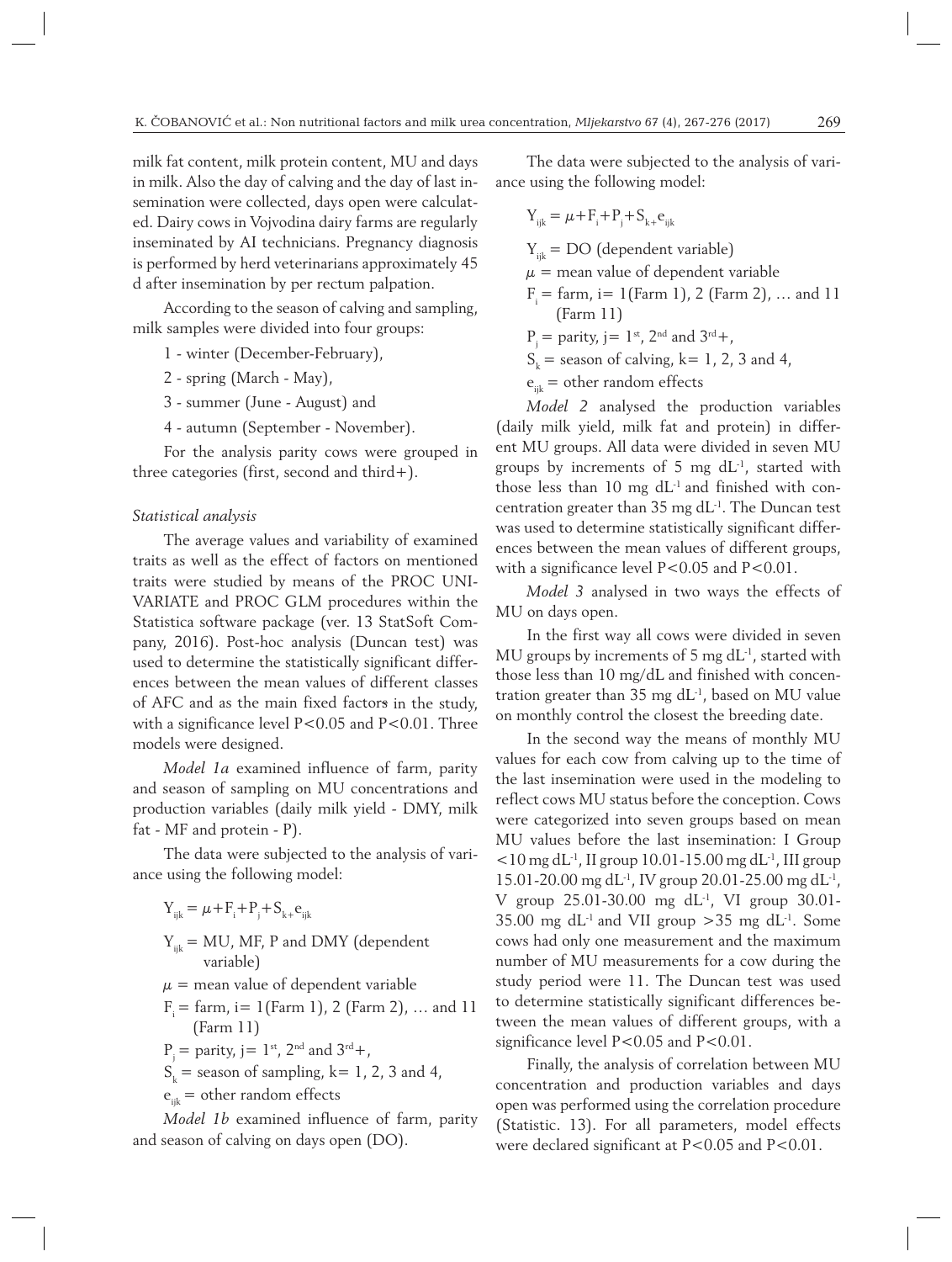#### **Results and discussion**

The average results for milk urea concentration (MU), milk fat and total protein percentages, daily milk yield (DMY) and days open (DO) are presented in Table 1.

The mean MU concentration was 25.18 mg dL<sup>-1</sup> (with standard deviation of 8.60) and was within the optimal values from 15 to 30 mg  $dL<sup>-1</sup>$  (Carlson and Pehrson, 1993; Moore and Varga, 1996). Average cow - level MU concentration was higher than the values reported in studies of Hof et al. (1997) and Kohn et al. (2004), but lower than the values reported by Wood et al. (2003), Wattiaux and Karg (2004), Zadeh-Hossein and Ardalan (2011) and Fatehi et al. (2012) for Holstein dairy cows.

The coefficient of variation for the milk urea content (34.15 %) was higher than the coefficient of variation for the other milk production traits. Stoop et al. (2007), Bastin et al. (2009), Bouwman et al. (2010), Zadeh-Hossein and Ardalan (2011) and Čobanović et al. (2015) also found higher CV for MU than other milk ingredients.

Mean values for milk fat (3.78 %) and protein contents (3.29 %) determined in this study were somewhat higher than average values for total Holstein population in Vojvodina in 2015 year (milk fat 3.71 %, protein 3.25 %, total milk yield 9,177 kg) given by Main breeding organization (2016).

The mean of days open was 152.10 days and longer than the optimal interval of 90 days (Stančić, 1988). Many studies have reported that in the past few decades the days open interval increased for Holstein cows. Washburn et al. (2002) adduced that days open for Holstein dairy cows were 166 days, Ferguson and Skidmore (2013) reported the interval of 150 days and Nêmečková et al. (2015) determined the days open interval between 144 and 182 days.

The influence of the farm was included in the model as a fixed effect to account for the different management factors and feeding regimens. As expected, management of the farm had great influence on the content of milk urea and other examined parameters (Table 2).

The F values were significant in all cases showing the important influence of farms on the examined variables (fat, protein, DMY, MU, DO). The highest content of MU, 29.91 mg dL<sup>-1</sup>, was found on Farm 3. On the contrary, the lowest MU content was estimated on Farm 2 (22.39 mg dL-1). The effect of farm on MU and other examined parameters is related to the different ratio of energy and protein in feeding ratio. Statistically significant differences in the MU content between farms were reported by others (Carlson et al., 1995; Rajala-Schultz and Saville, 2003; Wattiaux et al., 2005; Konjačić et al., 2006; Jilek et al., 2006; Bastin et al., 2009).

The content of milk fat, protein, MU and daily milk yield were significantly influenced by the number of lactations (Table 3). Parity did not influence the days open interval.

The high values of the F- ratios are the proof of the important influence of the parity on the examined variables.

Higher MU concentration (25.26 mg  $dL^{-1}$ ) was found in cows in the first lactation. The mean MU concentration of cows in the third and greater lactation (25.04 mg  $dL^{-1}$ ) was lower than in the first and second lactation. The overall differences between lactations are numerically small. Godden et al. (2001), Johnson and Young (2003) and Jilek et al. (2006) also recorded the highest MUN concentration in cows in the first lactation, with significant results in overall means, but numerically small difference between lactations. Jonker et al. (1998) used models to predict changes in MUN due to parity and suggested that the first lactation

Table 1. Means, standard deviation (SD) and coefficient of variation (CV) of analyzed variables

| Trait          | N     | Mean   | SD    | CV(%) |
|----------------|-------|--------|-------|-------|
| $MU$ (mg/dL)   | 46315 | 25.18  | 8.60  | 34.15 |
| $MUN$ (mg/dL)  | 46315 | 11.76  | 4.01  | 34.15 |
| Fat $(\%)$     | 46315 | 3.78   | 0.87  | 23.09 |
| Protein $(\%)$ | 46315 | 3.29   | 0.42  | 12.68 |
| $DMY$ (kg)     | 46315 | 27.11  | 9.98  | 36.81 |
| Days open      | 4057  | 152.10 | 79.81 | 52.47 |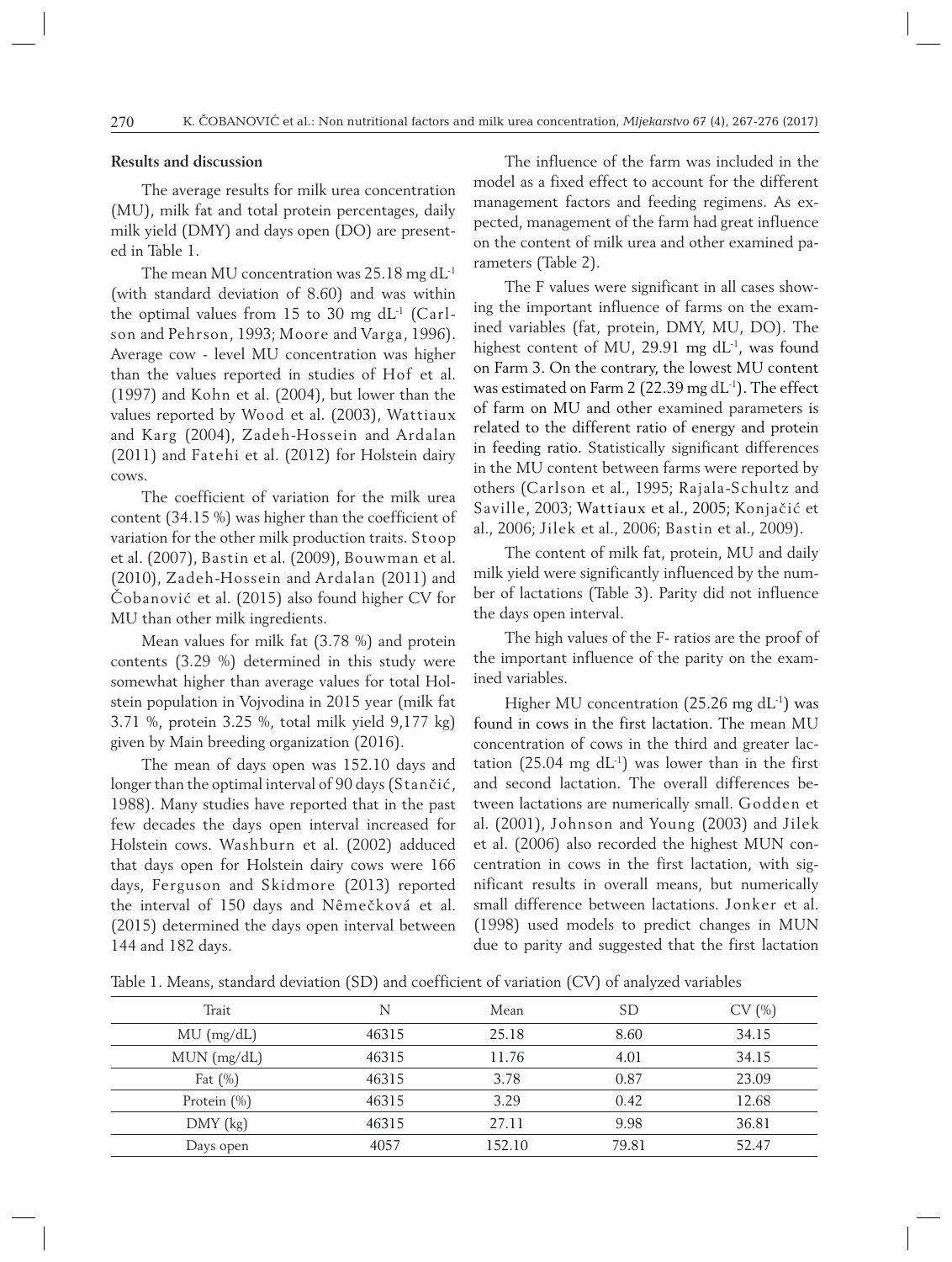animals would have a higher MUN than mature animals. Contrary to our results, Oltner et al. (1985), Carroll et al. (1988), Arunvipas et al. (2003) and Hojman et al. (2004) found lower MUN content in the first lactation cows than the second or later lactation animals. Other studies did not find parity effect (Kaufmann, 1982; Carlsson et al., 1995; Eicher et al., 1999). We do not have an explanation for the differences between lactation in MU content.

Cows in the first lactation had a higher milk fat content (3.80 %) and cows in the second lactation had a higher protein content (3.31 %) and daily milk yield (28.15 kg).

Days open interval was not influenced by parity. The longest days open interval had cows in third and greater lactation (153.36 days) and was shorter for cows in the second lactation (150.94 days). These differences were not significant and similar results were found by Rajala-Schultz et al. (2001) and Mitchell et al (2005).

According to the data in Table 4, season had a significant effect on MU concentration in Holstein cows and other examined traits (the values of F-test in all cases are highly significant). Milk urea nitrogen was lower in autumn (22.19 mg  $dL^{-1}$ ) and the highest during summer  $(27.11 \text{ mg dL}^{-1})$ . Similar results have been reported by: Hojman et al. (2004), Abdouli et al. (2008), Bastin et al., (2009) and Fatehi et al. (2012). Higher MUN concentration in the winter period was reported by Jilek et al. (2006).

Calving season significantly influenced the days open interval. The shortest days open interval had cows that calved in summer period, probably because their successful conception was in autumn and winter period, and they avoided heat stress. Melendez et al. (2000) and Rajala-Schultz et al. (2001) also found that calving season had a greater effect on pregnancy rate.

| Farm | N     | Fat $(\%)$          | Protein $(\%)$    | $DMY$ (kg)         | $MU$ (mg $dL^{-1}$ ) | DO (days)              |  |
|------|-------|---------------------|-------------------|--------------------|----------------------|------------------------|--|
|      | 10124 | $3.88^{a}$          | $3.33^{a}$        | 24.22 <sup>a</sup> | $23.01^a$            | 161.71 <sup>a</sup>    |  |
| 2    | 736   | 3.71 <sup>b</sup>   | $3.34^{\circ}$    | 27.22 <sup>b</sup> | 22.39 <sup>b</sup>   | 170.57 <sup>a</sup>    |  |
| 3    | 1631  | 3.87a               | $3.15^{b}$        | 28.07c             | 29.91c               | $149.57$ <sup>ad</sup> |  |
| 4    | 7381  | 3.63 <sup>c</sup>   | 3.34 <sup>a</sup> | 26.72 <sup>b</sup> | 24.74 <sup>d</sup>   | 135.28 <sup>bd</sup>   |  |
| 5    | 5458  | 4.12 <sup>d</sup>   | 3.22c             | 27.35 <sup>b</sup> | 25.97 <sup>e</sup>   | 129.82 <sup>b</sup>    |  |
| 6    | 3683  | 3.71 <sup>b</sup>   | 3.34 <sup>a</sup> | 30.87 <sup>d</sup> | $26.27^e$            | $194.94^{\circ}$       |  |
|      | 1536  | 3.66 <sup>b</sup>   | $3.35^{a}$        | 28.12c             | 23.18 <sup>a</sup>   | $152.01$ <sup>ad</sup> |  |
| 8    | 4709  | $3.48^{\circ}$      | 3.21c             | 27.97c             | 23.27a               | 144.01 <sup>d</sup>    |  |
| 9    | 3635  | $3.21$ <sup>f</sup> | 3.14 <sup>b</sup> | 26.74 <sup>b</sup> | 24.32 <sup>d</sup>   | 154.81 <sup>ad</sup>   |  |
| 10   | 2446  | 3.91a               | 3.15 <sup>b</sup> | $33.49^{\circ}$    | $29.24$ <sup>f</sup> | 140.76 <sup>d</sup>    |  |
| 11   | 4976  | 4.12 <sup>d</sup>   | $3.43^d$          | 26.20 <sup>b</sup> | $28.51$ <sup>g</sup> | $155.69^{\circ}$       |  |
| F    |       | $460.95**$          | 213.89**          | $263.77**$         | $318.46**$           | $18.258**$             |  |

Table 2. Effect of farm on milk fat and protein content, daily milk yield, milk urea concentration and days open

a,b,c,d,e,f,g Means within the same column with different superscripts differ significantly (P<0.01) significant differences: \* P<0.05; \*\* P<0.01;

Table 3. Effect of parity on milk fat and protein content, daily milk yield, milk urea concentration and days open

| Lactation | N     | Fat $(\%)$        | Protein $(\%)$    | $DMY$ (kg)         | $MU$ (mg $dL^{-1}$ ) | DO (days)           |
|-----------|-------|-------------------|-------------------|--------------------|----------------------|---------------------|
|           | 17899 | 3.80 <sup>a</sup> | 3.28 <sup>a</sup> | 25.77 <sup>a</sup> | 25.26 <sup>a</sup>   | 151.89 <sup>a</sup> |
|           | 13364 | 3.75 <sup>b</sup> | 3.31 <sup>b</sup> | 28.15 <sup>b</sup> | 25.24 <sup>a</sup>   | 150.94 <sup>a</sup> |
| $3+$      | 15052 | 3.77c             | 3.28 <sup>a</sup> | 27.77c             | 25.04 <sup>b</sup>   | $153.36^{\circ}$    |
|           |       | $11.1**$          | $20.00**$         | $269.2**$          | $3.14*$              | 0.29                |

a,b,c Means within the same column with different superscripts differ significantly  $(P<0.01)$ significant differences: \* P<0.05; \*\* P<0.01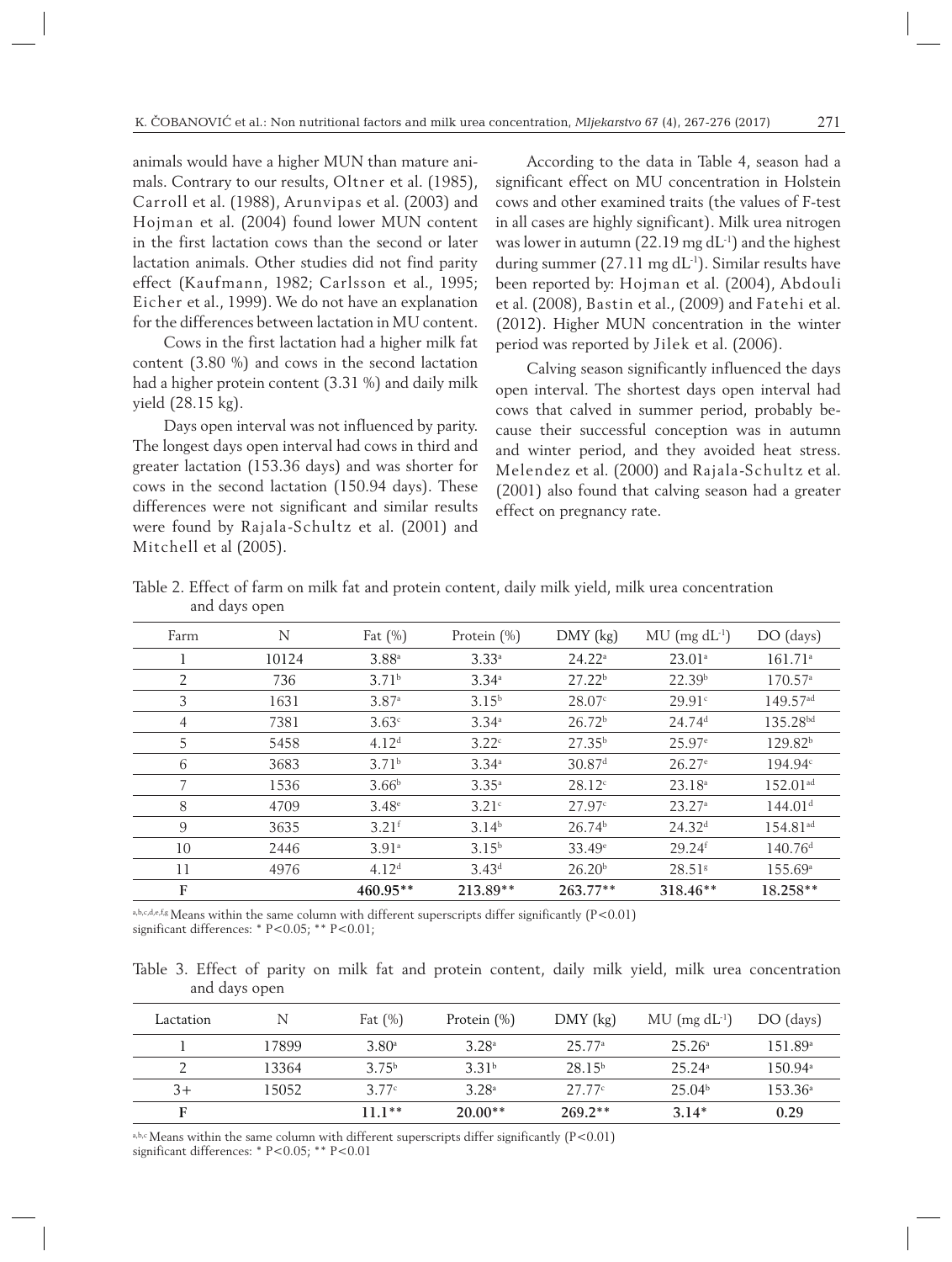As presented in Table 5, a positive relationship between MU and milk production traits and days open interval could be noticed. Positive association between MU and milk production traits and days open interval was confirmed by the coefficient of correlation (r). Positive significant coefficient of correlation (P<0.01) was determined between MU and observed milk parameters and days open.

Milk protein content was the highest when MU values were between 20-25 mg dL<sup>-1</sup>. Protein content decreased when MU was higher than 25 mg dL-1. Konjačić et al. (2010) also found that milk protein percentage was the highest when MU values ranged from 15.0 to 25.0 mg  $dL<sup>-1</sup>$ . The concentrations of MU above 30.0 mg dL-1 had a negative effect on milk protein content. Johnson and Young (2003) detected higher protein content (3.4 %) when MUN values ranged from 6.01 to 8.0 mg dL<sup>-1</sup>. Most recent researches reported negative correlation between MUN and protein content (Godden et al.; 2001; Hojman et al., 2004; Yoon et al., 2004; Abdouli et al., 2008), but in our research a positive

coefficient was determined (r=0.0257) also Bendelja et al. (2011) found a positive correlation. Rajala-Schultz and Saville (2003) did not report any significant relation.

Milk fat content increased with increasing MU level. A significant and positive correlation coefficient (r=0.1091) was determined between the fat content and the urea concentration in milk. Abdouli et al (2008) and Bendelja et al. (2011) found positive correlation between milk fat content and MUN. Hojman et al. (2004) explained that higher content of neutral detergent fibres in forage may increase milk fat content and at the same time caused increased urea concentration, due to the high degradability of its proteins. Negative relation between milk fat and MUN was reported by Johnson and Young (2003) and Konjačić et al. (2010).

The lowest DMY (26.33 kg) had cows with MU between 15-20 mg  $dL^{-1}$ , and the highest DMY (28.26 kg) had cows with the highest MU (>35 mg/dL). Daily milk yield was positively correlated (r=0.0512) with MU. Positive association

| <b>Season</b> | N     | MM(%)             | Protein $(\%)$    | $DMY$ (kg)         | $MU$ (mg $dL^{-1}$ ) | DO (days)           |
|---------------|-------|-------------------|-------------------|--------------------|----------------------|---------------------|
|               | 10729 | $3.84^{\circ}$    | $3.38^{a}$        | 27.91 <sup>a</sup> | $25.34^{\circ}$      | 161.38 <sup>a</sup> |
|               | 9491  | 377 <sup>b</sup>  | 372 <sup>b</sup>  | 28.17 <sup>b</sup> | 26.93 <sup>b</sup>   | 150.64 <sup>b</sup> |
|               | 12147 | 3.66c             | 3.15c             | 27.32 <sup>c</sup> | 27.11 <sup>b</sup>   | 133.58b             |
| 4             | 13948 | 3.84 <sup>a</sup> | 3.38 <sup>a</sup> | 25.59 <sup>d</sup> | 22.19°               | 167.18 <sup>a</sup> |
| г             |       | $126.0**$         | $944**$           | $170.2**$          | $954.21**$           | 28.93**             |

Table 4. Effect of season on milk fat and protein content, daily milk yield, milk urea concentration and days open

a,b,c,d Means within the same column with different superscripts differ significantly  $(P<0.01)$ significant differences: \* P<0.05; \*\* P<0.01

Table 5. The effect of MU group on examined milk parameters and days open and coefficient of correlations (r) between MU and analysed variables

| MU group / Trait       |                    | Н                   | Ш                  | IV                     | V                 | VI                | VII                 | r          |
|------------------------|--------------------|---------------------|--------------------|------------------------|-------------------|-------------------|---------------------|------------|
| N                      | 2056               | 3687                | 7213               | 10299                  | 10611             | 7021              | 5428                | 46315      |
| Protein %              | 3.18 <sup>a</sup>  | 3.25 <sup>b</sup>   | 3.29c              | 3.31c                  | 3.30c             | 3.30 <sup>c</sup> | 3.28 <sup>d</sup>   | $0.0257**$ |
| Fat $%$                | 3.47a              | 3.64 <sup>b</sup>   | 3.72c              | 3.75c                  | 3.81 <sup>d</sup> | $3.88^{\circ}$    | $3.92$ <sup>f</sup> | $0.1091**$ |
| DMY kg                 | $27.04^{\circ}$    | 26.49 <sup>b</sup>  | 26.33 <sup>b</sup> | 26.60 <sup>b</sup>     | 27.24a            | 27.81c            | 28.26 <sup>d</sup>  | $0.0512**$ |
| N                      | 221                | 375                 | 668                | 873                    | 856               | 586               | 478                 | 4057       |
| Days open $1$          | 135.59a            | $141.15^{ab}$       | $151.81^{bc}$      | $156.63$ <sup>cd</sup> | $151.43^{bc}$     | $150.75^{bc}$     | 163.18 <sup>d</sup> | $0.0589**$ |
| N                      | 34                 | 310                 | 773                | 1151                   | 1028              | 567               | 194                 | 4057       |
| Days open <sup>2</sup> | 72.62 <sup>a</sup> | 114.06 <sup>b</sup> | 147.17c            | 161.78 <sup>c</sup>    | 161.06c           | 157.89c           | 128.28b             | $0.0702**$ |

<sup>1</sup> MU value on the closest test day the successful breeding; <sup>2</sup> mean of monthly MU values of cows before conceptions;

 $*P<0.05$ ,  $*P<0.01$ 

a,b,c,d,e,f Means within the same row with different superscripts differ significantly  $(P<0.01)$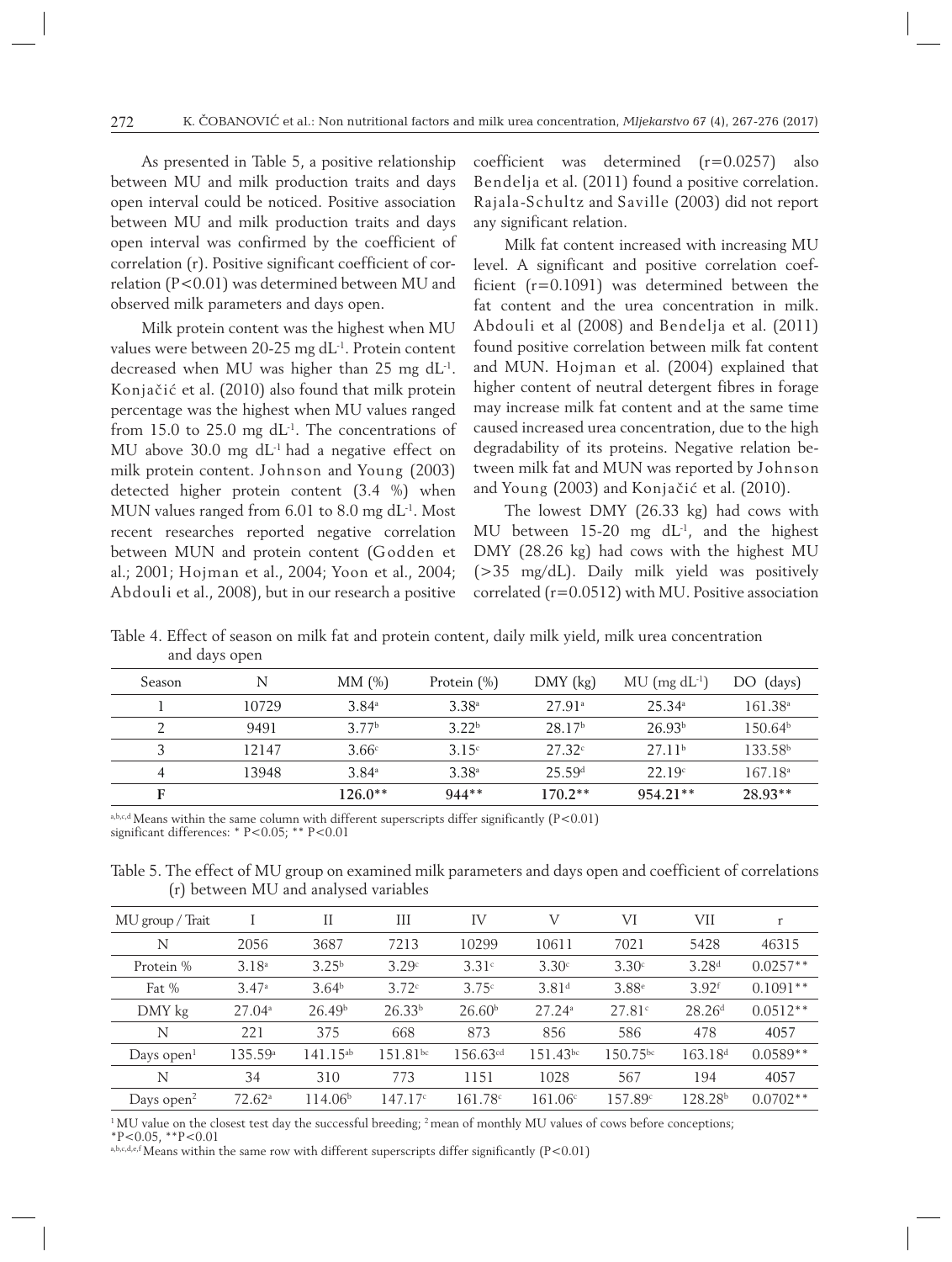between daily milk yield and MUN had also been reported by Carrlson et al. (1995), Godden et al. (2001), Johnson and Young (2003) and Konjačić et al. (2010). Hojman et al. (2004) determined the correlation coefficient between the above stated parameters (r=0.17). Positive correlation between daily milk yield and MU was expected because cows with higher milk production were fed diets richer in protein component.

Between milk urea concentration and the open days a significant  $(P<0.01)$  and positive coefficient of correlation (r=  $0.0589$  (DO<sup>1</sup>); r=  $0.0702$  (DO<sup>2</sup>)) was determined. In our research we observed the effect of MU on days open in two ways. At first we categorized cows into seven groups based on MU values on the day control closest to a successful conception. Cows with the lowest urea concentration in milk  $(<10 \text{ mg dL}^{-1})$  had the lowest day open interval (135.59 days) and cows with MU higher than  $35 \text{ mg d}$ L<sup>-1</sup> had the longest day open interval (163.18 days). In the second way we categorized cows into seven groups based on mean MU values from milk controls before a successful conception. In this way cows with lower mean MU values  $(<10 \text{ mg dL}^{-1})$  also had the lowest days open interval (72.62 days), but cows with mean MU values between  $20.01$ -25.00 mg dL<sup>-1</sup> had the longest day open interval (161.78 days). Some other authors also reported negative MUN influence on fertility dairy cows (Butler et al., 1996; Arunvipas et al., 2007; König et al. 2008, Mucha and Strandberg, 2011). Yoon et al. (2004) reported a positive phenotypic association between urea and days open, stating that cows with MUN concentrations  $>18$  mg dL<sup>-1</sup> had more days open than cows with MUN concentrations <18 mg dL<sup>-1</sup>. Mitchell et al. (2005) found a positive genetic correlation of wet chemistry MUN with days open of 0.21. Other authors did not find correlation between MUN and fertility (Garcia-Bojalil et al., 1998; Godden et al., 2001; Kenny et al., 2001; Kenny et al., 2002).

The biological mechanisms explaining the possible relationship between urea concentrations and fertility are still not well defined. One possible physiological explanation for negative correlation between MUN and fertility was given by Godden et al. (2001). They reported that increased ammonia or urea concentration decreased uterine pH and reduced conception rates.

### **Conclusion**

Based on the research results, the following conclusions can be made:

- MU concentration and other analysed variables varied depending on season, parity and farm;
- There are positive and statistically significant correlations between the milk urea concentration and milk fat and protein content, as well as between milk urea concentration and milk yield;
- The results of this study indicate that increasing MU levels appear to be negatively associated with fertility of dairy cows and thus increase the days open.

Maintaining and monitoring MU in dairy herds provide an opportunity to formulate the dietary protein constituency that optimizes nitrogen utilization for milk production and avoids possible negative effects on herd fertility.

*Utjecaj nehranidbenih čimbenika na razinu uree u mlijeku i njezina povezanost s parametrima mliječnosti i plodnosti u mliječnih stada u Vojvodini*

## **Sažetak**

Svrha rada bila je utvrditi odnos između uree mlijeka i plodnosti mliječnih krava na temelju terenskih podataka. U radu je utvrđen utjecaj okolišnih čimbenika na razinu uree u mlijeku (MU) te odnos između MU i dnevne količine mlijeka, mliječne masti i bjelančevina. Podaci su prikupljeni na 11 mliječnih farmi u Vojvodini. Reproduktivni podaci i mjerenja MU utvrđeni su u krava koje su se telile od lipnja 2013. do listopada 2015. godine, a koje su imale uspješnu oplodnju nakon teljenja. Statistička obrada podataka provedena je primjenom metode General Linear Model u programskom paketu Statistica 13. U modelu su kao fiksne varijable uključeni redoslijed laktacije, sezona teljenja, sezona kontrole mlijeka i farma. Značajne razlike u razini MU utvrđene su između farmi (P<0,01), sezona (P<0,01) i redoslijeda laktacije (P<0,05). Utvrđeni su vrlo značajni (P<0,01) pozitivni odnosi između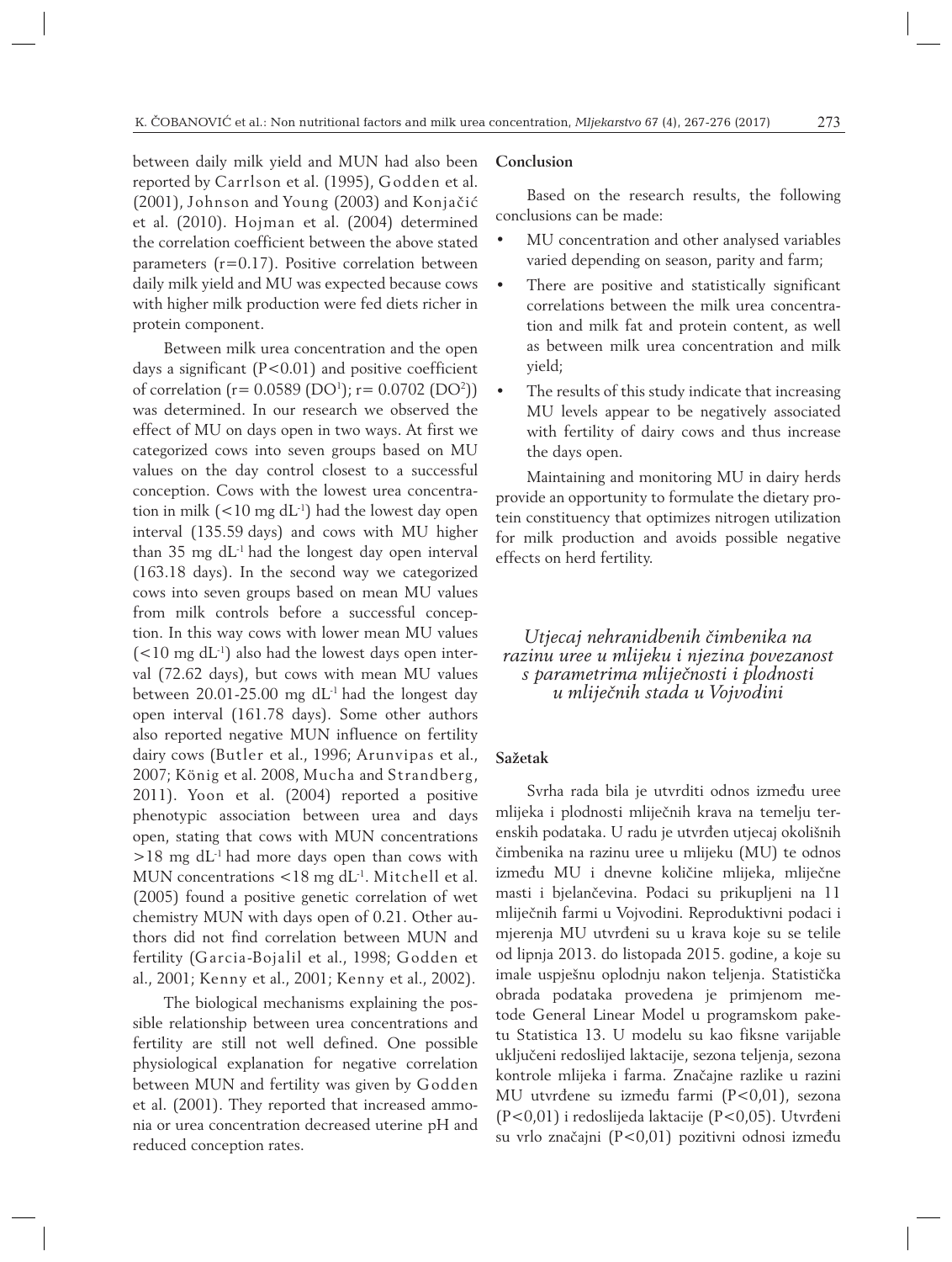razine MU i proizvodnje mlijeka, sadržaja mliječne masti i bjelančevina, te servisnog razdoblja. Krave s MU<10 mg dL<sup>-1</sup> imale su najkraće servisno razdoblje (135,59 dana), dok su krave s razinom MU  $>35$  mg dL<sup>-1</sup> imale najdulje servisno razdoblje (163,18 dana). Nadalje, krave s najnižim prosječnim MU vrijednostima (<10 mg dL-1) imale su najkraće servisno razdoblje (72,62 dana), dok su krave s prosječnom vrijednosti MU 20,01-25,00 mg dL-1 imale najdulje servisno razdoblje (161,78 dana). Rezultati ovog rada ukazuju da povećanje razine MU negativno utječe na plodnost mliječnih krava.

*Ključne riječi*: urea u mlijeku, mliječne krave, servis razdoblje, sezona, redoslijed laktacije

## **References**

- 1. Abdouli, H., Rekik, B., Haddad-Boubaker, A. (2008): Non-nutritional factors associated with milk urea concentrations under Mediterranean conditions. *World Journal of Agricultural Sciences* 4 (2), 183-188.
- 2. Arunvipas P., van Leeuwen J.A., Dohoo I.R., Keefee G.P. (2003): Evaluation of the reliability and repeatability of automated milk urea nitrogen testing. *The Canadian Journal of Veterinary Research* 67 (1), 60-63.
- 3. Arunvipas, P., van Leeuwen, J.A., Dohoo, I.R., Leger, E.R., Keefe, G.P., Burton, A.S., Lissemore, K.D. (2007): Milk urea nitrogen negatively affected first service breeding success in commercial dairy cows in Prince Edward Island, Canada. *Preventive Veterinary Medicine* 82 (1-2), 42-50. https://doi.org/10.1016/j.prevetmed.2007.05.005
- 4. Bastin, C., Laloux, L., Gillon, A., Miglior, F., Soyeurt, H., Hammami, H., Bertozzi , C., Gengler, N. (2009): Modeling milk urea of Walloon dairy cows in management perspectives. *Journal of Dairy Science* 92 (7), 3529-3540. https://doi.org/10.3168/jds.2008-1904
- 5. Bendelja, D., Prpić, Z., Mikulec, N., Ivkić, Z., Havranek. J., Antunac, N. (2011): Milk urea concentration in Holstein and Simmental cows. *Mljekarstvo* 61 (1), 45-55.
- 6. Bouwman, A.C., Schopen, G.C.B., Bovenhuis, H., Visker, M.H.P.W., van Arendonk, J. A. M. (2010): Genome-wide scan to detect quantitative trait loci for milk urea nitrogen in Dutch Holstein-Friesian cows. *Journal of Dairy Science* 93 (7), 3310-3319. https://doi.org/10.3168/jds.2009-2829
- 7. Broderick, G.A., Clayton, M.K. (1997): A statistical evaluation of animal and nutritional factors influencing concentrations of milk urea nitrogen. *Journal of Dairy Science* 80 (11), 2964-2971. https://doi.org/10.3168/jds.S0022-0302(97)76262-3
- 8. Butler W.R., Calaman J.J., Beam S.W. (1996): Plasma and milk urea nitrogen in relation to pregnancy rate in lactating dairy cattle. *Journal of Animal Science* 74 (4), 858-865. https://doi.org/10.2527/1996.744858x
- 9. Butler W.R. (2005): Relationships of dietary protein and fertility. *Advances in Dairy Technology* 17, 159-168.
- 10. Carlson, J., Pehrson, B. (1993): The relationship between seasonal variations in the concentration of urea in bulk milk and the production and fertility of dairy herds. *Journal of the American Veterinary Medical Association* 40, 205-212. https://doi.org/10.1111/j.1439-0442.1993.tb00618.x
- 11. Carlson, J., Bergstrom, J., Pehrson, B. (1995): Variations with breed, age, season, yield, stage of lactation, and herd in the concentration of urea in bulk milk and individual cow milk. *Acta Veterinaria Scandinavica* 36 (2) 245-254.
- 12. Carroll, D.J., Barton, B.A., Anderson, G.W., Smith, R.D. (1988): Influence of protein intake and feeding strategy on reproductive performance of dairy cows. *Journal of Dairy Science* 71 (12), 3470-3481. https://doi.org/10.3168/jds.S0022-0302(88)79953-1
- 13. Čobanović, K., Kučević, D., Trivunović, S., Plavšić, M. (2015): Variability of milk urea on Vojvodina's dairy farms. VI International Scientific Agricultural Symposium "Agrosym 2015" Jahorina, 16-18 October 2015, Bosnia and Herzegovina, 1665-1671.
- 14. De Vries, A., Risco, C.A. (2005): Trends and seasonality of reproductive performance in Florida and Georgia dairy herds from 1976 to 2002. *Journal of Dairy Science* 88 (9), 3155-3165. https://doi.org/10.3168/jds.S0022-0302(05)72999-4
- 15. Eicher, R., Bouchard, E., Bigras-Poulin, M. (1999): Factors affecting milk urea nitrogen and protein concentrations in Quebec dairy cows. *Preventive Veterinary Medicine* 39 (1), 53-63. https://doi.org/10.1016/S0167-5877(98)00139-1
- 16. Elrod, C.C., Butler, W.R. (1993): Reduction of fertility and alteration of uterine pH in heifers fed excess ruminally degradable protein. *Journal of Animal Science* 71 (3) 694-701.
- 17. Fatehi, F., Zali, A., Honarvar, M., Dehghan Banadaky, M., Young, A.J., Ghiasvand, M., Efekhari, M. (2012): Review of the relationship between milk urea nitrogen and days in milk, parity, and monthly temperature mean in Iranian Holstein cows. *Journal of Dairy Science* 95 (9), 5156-5163. https://doi.org/10.3168/jds.2011-4349
- 18. Ferguson, J.K., Chalupa, W. (1989): Interactions of nutrition and reproduction. Impact of protein nutrition on reproduction in dairy cows. *Journal of Dairy Science* 72 (3), 746-766. https://doi.org/10.3168/jds.S0022-0302(89)79168-2
- 19. Ferguson J.D., Skidmore, A. (2013): Reproductive performance in a select of dairy herds. *Journal of Dairy Science* 96 (2), 1269-1289. https://doi.org/10.3168/jds.2012-5805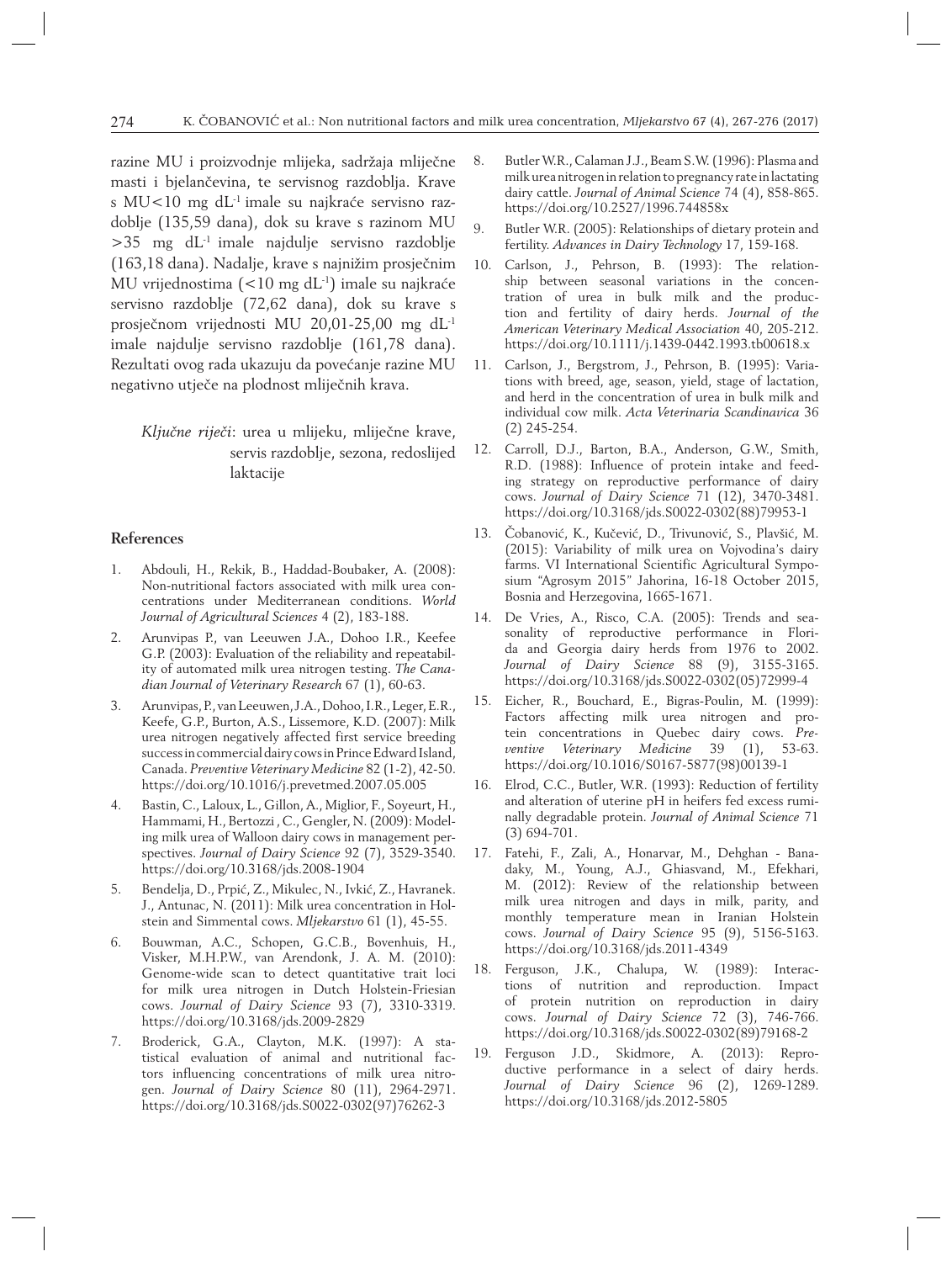- 20. Garcia-Bojalil, C.M., Staples, C.R., Risco, C., Savio, J.D., Thatcher, W.W. (1998): Protein degradability and calcium salts of long-chain fatty acids in the diets of lactating dairy cows: reproductive responses*. Journal of Dairy Science* 81 (5), 1385-1395. https://doi.org/10.3168/jds.S0022-0302(98)75702-9
- 21. Godden, S.M., Kelton D.F., Lissemore, K.D., Walton, J.S., Leslie K.E., Lumsden, J.H. (2001): Milk urea testing as a tool to monitor reproductive performance in Ontario dairy herds. *Journal of Dairy Science* 84 (1), 1397-1426. https://doi.org/10.3168/jds.S0022-0302(01)70171-3
- 22. Gustafsson, A.H., Carlson, J. (1993): Effects of silage quality, protein evaluation systems and milk urea content on milk yield and reproduction in dairy cows. *Livestock Production Science* 37, 91-105. https://doi.org/10.1016/0301-6226(93)90066-Q
- 23. Hof, G., Vervoorn, M.D., Lenaers, P.J., Tamminga, S. (1997): Milk urea nitrogen as a tool to monitor the protein nutrition of dairy cows. *Journal of Dairy Science* 80 (2), 3333-3340. https://doi.org/10.3168/jds.S0022-0302(97)76309-4
- 24. Hojman, D., Kroll O., Adin, G., Gips, M., Hanocchi, B., Ezra E. (2004): Relationships between milk urea and production, nutrition, and fertility traits in Israeli dairy herds. *Journal of Dairy Science* 87 (4), 1001-1011. https://doi.org/10.3168/jds.S0022-0302(04)73245-2
- 25. Hojman, D., Gips, M., Ezra, E. (2005): Association between live body weight and milk urea concentration in Holstein cows. *Journal of Dairy Science* 88 (2) 580-584. https://doi.org/10.3168/jds.S0022-0302(05)72721-1
- 26. Howard, H.J., Aaleseth, E.P., Adams, G.D., Bush, L.J., Mc New, R.W., Dawson, L.J. (1987): Influence of dietary protein on reproductive performance of dairy cows. *Journal of Dairy Science* 70 (8), 1563-1571. https://doi.org/10.3168/jds.S0022-0302(87)80184-4
- 27. ICAR (2014): Recording guidelines. International Committee for Animal Recording.
- 28. SRPS ISO/IEC 17025 (2006): Opšti zahtevi za kompetentnost laboratorija za ispitivanje i laboratorija za etaloniranje. SL. Glasnik 16/06.
- 29. ISO 9622 (2013): Milk and liquid milk products Guidelines for the application of mid-infrared spectrometry.
- 30. Jilek, F., Rehak, D., Volek, J., Štipkova, M., Nemecova, E., Fiedlerova, M., Rajmon, R., Švestkova, D. (2006): Effect of herd, parity, stage of lactation and milk yield on urea concentration in milk. *Czech Journal of Animal Science* 51 (12), 510-517.
- 31. Johnson, R.G., Young A.J. (2003): The association between milk urea nitrogen and DHI production variables in Western commercial dairy herds. *Journal of Dairy Science* 86 (9), 3008-3015. https://doi.org/10.3168/jds.S0022-0302(03)73899-5
- 32. Jonker, J.S., Kohn, R.A., Erdman, R.A. (1998): Using milk urea nitrogen to predict nitrogen excretion and utilization efficiency in lactating dairy cows. *Journal of Dairy Science* 81 (10), 2681-2692. https://doi.org/10.3168/jds.S0022-0302(98)75825-4
- 33. Jonker, J.S., Kohn, R.A., High, J. (2002): Use of milk urea nitrogen to improve dairy cow diets. *Journal of Dairy Science* 85 (4), 939-946. https://doi.org/10.3168/jds.S0022-0302(02)74152-0
- 34. Kaufmann, W. (1982): Variation in composition of raw milk with special regard to the urea content. *Milchwissenschaft* 37 (1), 6-9.
- 35. Kenny, D.A., Boland, M.P., Diskin, M.G., Sreenan, J.M. (2001): Effect of pasture crude protein and fermentable energy supplementation on blood metabolite and progesterone concentration and embryo survival in heifers. *Animal Science* 73 (3), 501-511. https://doi.org/10.1017/S1357729800058471
- 36. Kenny, D.A., Boland, M.P., Diskin, M.G., Sreenan, J.M. (2002): Effect of rumen degradable protein with or without fermentable carbohydrate supplementation on blood me tabolites and embryo survival in cattle. *Animal Science* 74 (3), 529-537. https://doi.org/10.1017/S1357729800052681
- 37. Kohn, R.A., French, K.R., Russek-Cohen, E. (2004): A comparison of instruments and laboratories used to measure milk urea nitrogen in bulk-tank milk samples. *Journal of Dairy Science* 87 (6), 1848-1853. https://doi.org/10.3168/jds.S0022-0302(04)73342-1
- 38. König, S., Chang, Y.M., Borstel, U.U., Gianola, D., Simianer, H. (2008): Genetic and phenotypic relationships among milk urea nitrogen, fertility and milk yield in Holstein cows. *Journal of Dairy Science* 91 (11), 4372-4382. https://doi.org/10.3168/jds.2008-1236
- 39. Konjačić, M., Ivanković, A., Ivkić, Z., Mijić, P., Kelava, N., Ramljak, J., Luković, Z., Kos, I. (2006): Utjecaj sezone i farme na koncentraciju ureje u mlijeku Holstein krava. *Stočarstvo* 60 (6) 421-426.
- 40. Larson, S.F., Butler, W.R., Currie, W.B. (1997): Reduced fertility associated with low progesterone postbreeding and increased milk urea nitrogen in lactating cows. *Journal of Dairy Science* 80 (7), 1288-1295. https://doi.org/10.3168/jds.S0022-0302(97)76058-2
- 41. Löf, E., Gustafsson, H., Emanuelson, U. (2007): Associations between herd characteristics and reproductive efficiency in dairy herds. *Journal of Dairy Science* 90 (10), 4897-4907. https://doi.org/10.3168/jds.2006-819
- 42. Lopez-Gatius, F. (2003): Is fertility declining in dairy cattle? A retrospective study in northeastern Spain. *Theriogenology* 60 (1), 89-99. https://doi.org/10.1016/S0093-691X(02)01359-6
- 43. Main breeding organization (2016): Annual report 2015 about implementation of breeding measures in livestock Vojvodina. Department of animal science, Faculty of agriculture. Novi Sad.
- 44. Melendez, P., Donovan, A., Hernandez, J. (2000): Milk urea nitrogen and infertility in Florida Holstein cows. *Journal of Dairy Science* 83 (3), 459-463. https://doi.org/10.3168/jds.S0022-0302(00)74903-4